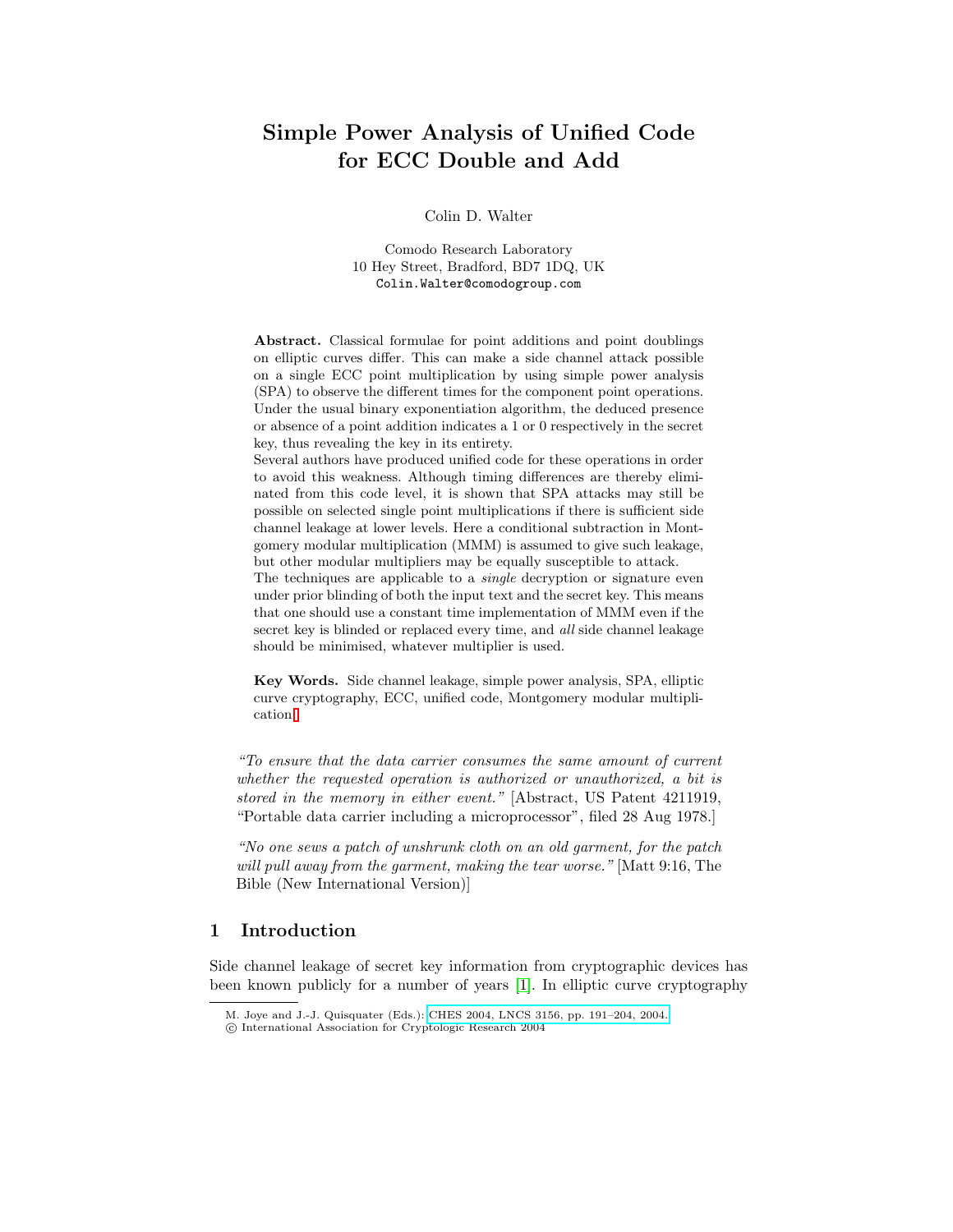(ECC) [\[9](#page-13-0)[,13\]](#page-13-1), techniques to reduce this leakage include the use of unified code for point additions and point doublings [\[3,](#page-12-1)[7,](#page-13-2)[8,](#page-13-3)[12\]](#page-13-4). When properly implemented, this should eliminate the ability to distinguish the two operations by timing measurements on an appropriate side channel such as power variation [\[10,](#page-13-5)[11\]](#page-13-6).

However, for a point doubling some of the arguments are inevitably repeated unless extra precautions are taken. This means that doublings might be separated from additions simply by observing when identical operands, identical arithmetic computations, or identical results are likely to have occurred<sup>[1](#page-1-0)</sup>. This might be done using timing, current or EMR variation [\[4,](#page-12-2)[5,](#page-13-7)[6,](#page-13-8)[10](#page-13-5)[,11,](#page-13-6)[15\]](#page-13-9). The generality of such an attack shows that it may be unwise to attempt to patch up old (i.e. leaky) hardware using new, leak-resistant software counter-measures.

Here, to make the details concrete and quantifiable, this is considered for a specific choice of the algorithms and form of side channel leakage, namely: i) point multiplication using the standard square-and-multiply exponentiation algorithm, together with ii) the version of unified code presented by Brier and Joye [\[3\]](#page-12-1) and their suggested implementation, iii) field multiplication using a version of Montgomery modular multiplication (MMM) [\[14\]](#page-13-10) which includes a conditional subtraction and iv) a cryptographic device in which every such subtraction can be observed on some side channel or combination of side channels. It is shown that this association leaks sufficiently for it to be computationally possible to deduce some keys for standard elliptic curves over the smaller fields even if they are used just once. The choice of Montgomery, while perhaps not natural for the EC-DSA prime fields, has the benefit of being very well studied, so that the required probabilities are known. Almost any other leaky modular multiplier could be substituted.

One of the standard, recommended, EC-DSA elliptic curves is chosen for illustration, namely P-192 [\[2\]](#page-12-3). Some theoretical analysis shows that there are some input texts which are weaker than average in terms of the number of additions which can be positively identified as not being doublings. Increasing the sample size yields still weaker cases. Experimental results confirm the theory very strongly, showing indeed that there are even weaker instances where the secret key can be recovered without significant computational resources.

The discussion overturns several potential misconceptions. First, unified code on its own is not a panacea against simple power analysis. It protects only one aspect of the implementation. Secondly, the three standard blinding techniques helpfully listed by Coron [\[4\]](#page-12-2) can provide no protection at all against some attacks. And thirdly, modular multiplication can leak sufficient data for a successful attack even when a key is used just once, such as in the Digital Signature Algorithm (DSA) [\[2\]](#page-12-3). Previously, MMM was only known to leak so severely if the same, unblinded key was used repeatedly.

<span id="page-1-0"></span><sup>&</sup>lt;sup>1</sup> For example, for both the redundant-operation-enhanced formulae of  $[7]$  and the Hessian form in [\[8\]](#page-13-3), doubling reveals itself if field squares can be detected. Further, the Jacobi form in [\[12\]](#page-13-4) suffers from essentially the same potential weakness as is explored here for the Weierstraß form in [\[3\]](#page-12-1), namely repeated evaluation of identical field products.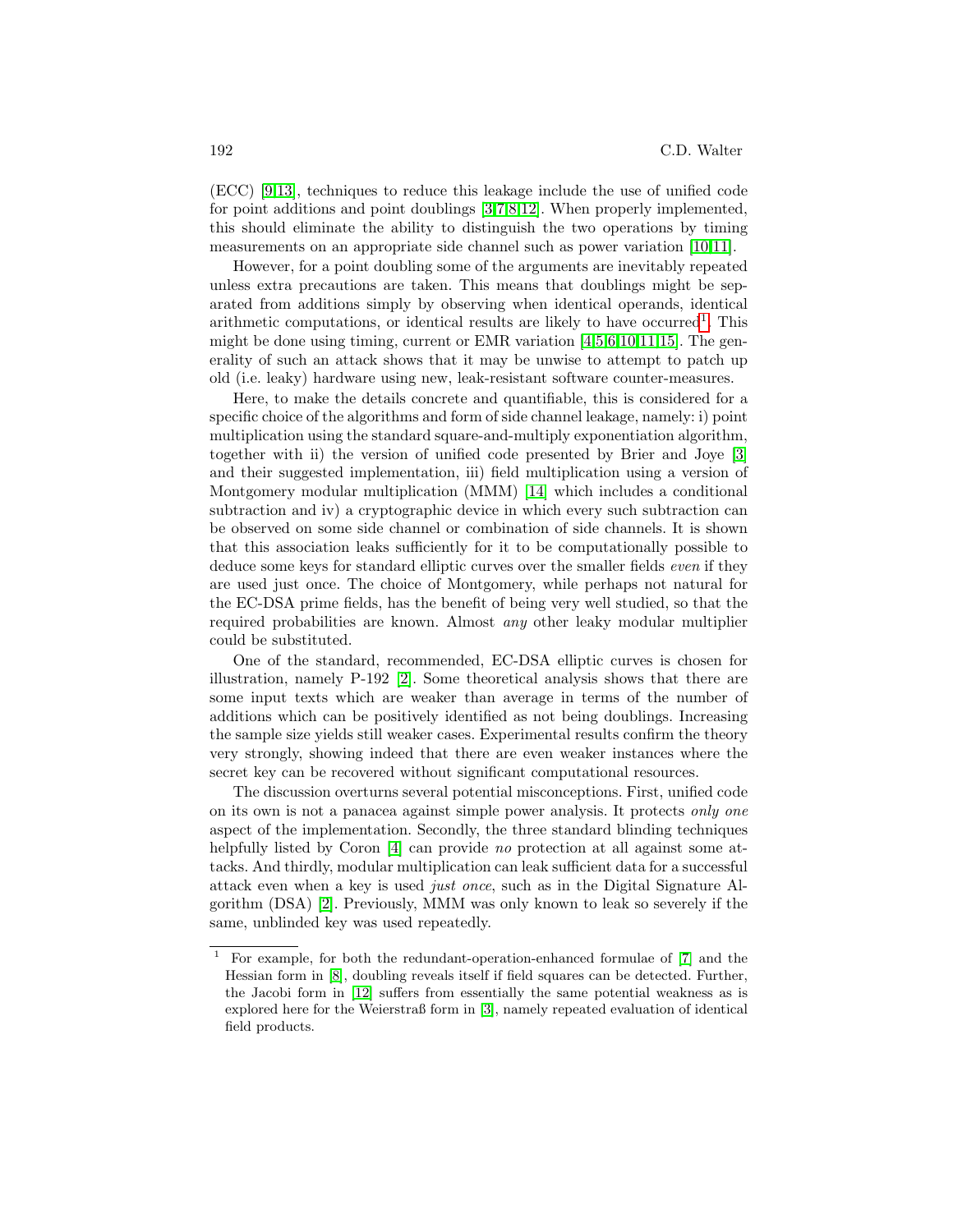In conclusion, even with modern leak-resistant algorithms, field multiplication should clearly be implemented in a time independent manner and, indeed, although the case is not detailed here, in a manner which has a low probability of emitting enough side channel leakage to distinguish successfully between identical and non-identical pairs of multiplications.

# 2 The Unified Point Addition/Doubling Formula of Brier & Joye

Brier and Joye [\[3\]](#page-12-1) provide formulae which unify the classical formulae for point addition and point doubling on the Weierstraß form of an elliptic curve. They describe a number of cases, including the use of either affine or projective coordinates.

In their point addition formula for affine coordinates, there is no longer a denominator which becomes zero for point doubling. So a separate formula is not needed. Although there is still a denominator which may be zero, this special case is no longer associated with point doubling, but with the sum being the exceptional point  $\mathcal O$  at infinity. So the formula breaks the previously strong connection between bit values of the secret key and sub-sequences of arithmetic operations.

Assume projective coordinates are used for the representation of points  $P =$  $(x, y, z)$  on the Weierstraß form of an elliptic curve

$$
y^2z = x^3 + axz^2 + bz^3
$$

where the field characteristic is not 2 or 3. Then, for points  $P_i = (x_i, y_i, z_i)$ ,  $1 \leq i \leq 3$ , the point addition  $P_3 = P_1 + P_2$  is achieved by Brier and Joye using:

<span id="page-2-0"></span>
$$
x_3 = 2fw
$$
  
\n
$$
y_3 = r(g - 2w) - l^2
$$
  
\n
$$
z_3 = 2f^3
$$
\n(1)

where

<span id="page-2-1"></span>
$$
u_1 = x_1 z_2, \t u_2 = x_2 z_1, \t t = u_1 + u_2; \ns_1 = y_1 z_2, \t s_2 = y_2 z_1, \t m = s_1 + s_2; \nz = z_1 z_2, \t f = zm, \t l = mf, \t g = tl; \nr = t2 - u_1 u_2 + a z2, \t w = r2 - g.
$$
\n(2)

This involves eighteen field multiplications, of which one is by the constant  $a$ , five are in the equations [\(1\)](#page-2-0) and thirteen in the equations [\(2\)](#page-2-1). Without loss of generality, it is assumed that the implementation under attack computes the coordinates of  $P_3$  by taking each of these last equations [\(2\)](#page-2-1) and calculating the right sides in the order presented before calculating those for [\(1\)](#page-2-0).

### 3 The Point Multiplication Algorithm

We assume point multiplication is done using the standard *square-and-multiply* (or double-and-add) exponentiation method of Fig. [1.](#page-3-0) There are two main properties of this algorithm which are used here. First, each bit 1 in the key generates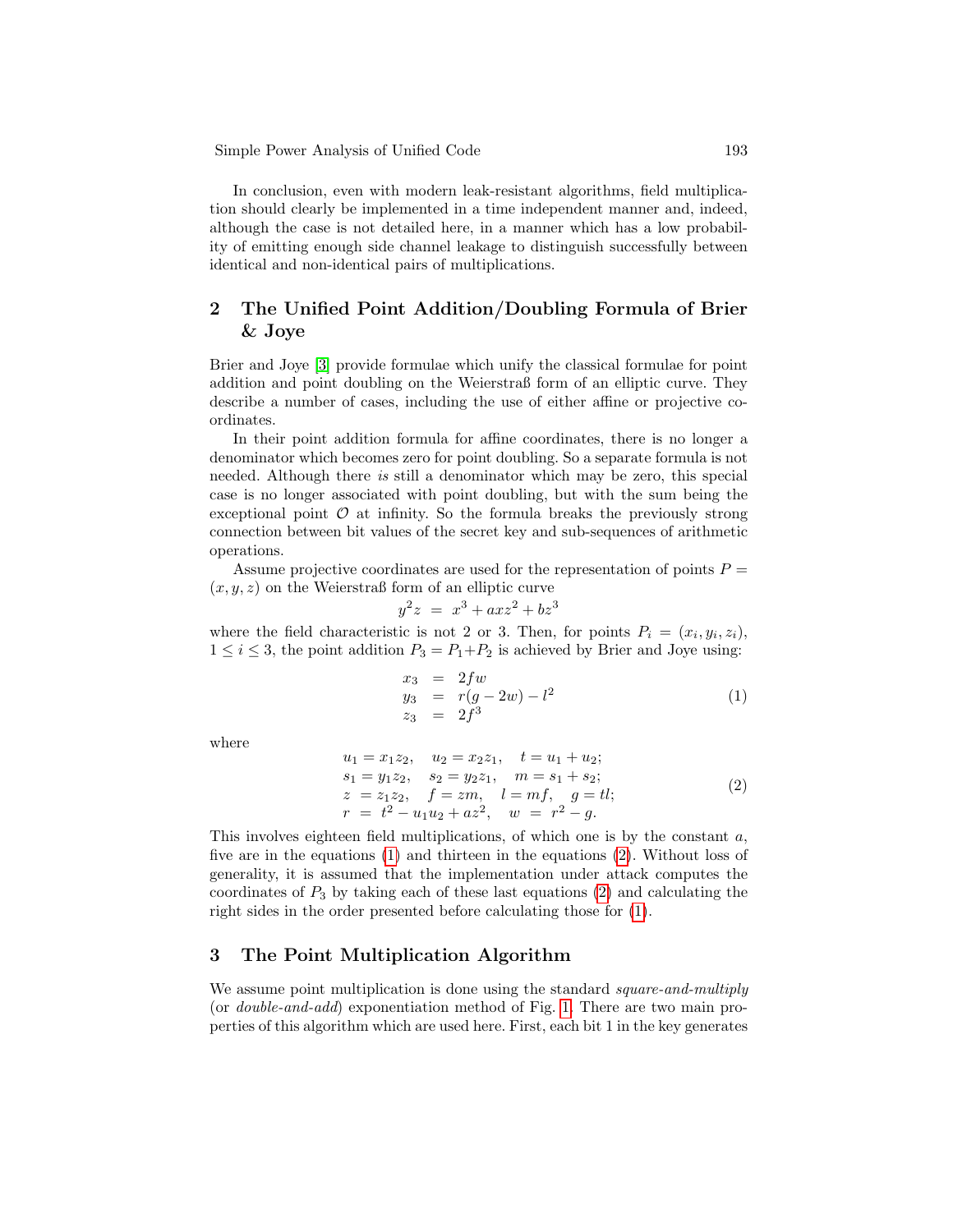```
194 C.D. Walter
               Input: \mathbf{P}, k = (k_{N-1}....k_1k_0)_2 with k_{N-1} = 1Output: \mathbf{Q} = k\mathbf{P}
```

```
\mathbf{Q} \leftarrow \mathbf{P};
For i ← N-2 downto 0 do
Begin
     \mathbf{Q} \leftarrow 2\mathbf{Q} ;
     If k_i \neq 0 then \mathbf{Q} \leftarrow \mathbf{Q} + \mathbf{P};
End
```
<span id="page-3-0"></span>

a point doubling followed by a point addition, but a bit 0 in the key generates a point doubling which is followed by another point doubling. Hence, it is easy to translate from a sequence of adds and doubles obtained through a side channel into a sequence of bits which reveals the secret key. Secondly, the initial input P is an argument in every point addition. Although this may save some data manipulation, it occasionally produces the bias in each point addition which is exploited here. Choosing instead the right-to-left version of binary exponentiation or m-ary exponentiation  $(m > 2)$  would probably render the attack here computationally infeasible.

### 4 Notation and Montgomery Multiplication

For simplicity, we assume the main side channel leakage is from an implementation of field multiplication using Montgomery Modular Multiplication (MMM) [\[14\]](#page-13-10) in which there is an observable, final, conditional subtraction. However, it must be emphasised that this choice is only for convenience in evaluating the probabilities. A similar attack could be mounted against any modular multiplier exhibiting data-dependent side-channel leakage.

Suppose the elliptic curve is defined over the Galois field  $GF(P) = \mathbb{F}_P \cong$  $\mathbb{Z}/P\mathbb{Z}$  and elements of this prime field are represented as long integers modulo P written to base r with digits in lowercase. Thus, for example,  $A = \sum_{i=0}^{n-1} a_i r^i$  $\mathbb{F}_P$ . Suppose  $R$  ( $\geq P$ ) is the upper bound we wish to have on the inputs and outputs for MMM. Then we assume the version of MMM given in Fig. [2.](#page-3-1)

Input: A and B such that  $A, B \lt R \leq r^n$  and P prime to r. Output: C such that  $C \equiv ABr^{-n} \mod P$  and  $C < R$ 

```
C \leftarrow 0 ;
For i \leftarrow 0 to n-1 do
Begin
       \mathrm{q_{i}\ \leftarrow\ - (c_{0} + a_{i} \mathrm{b}_{0})\mathrm{p_{0}}^{-1}} mod r ;
       C \leftarrow (C+a_iB+q_iP) div r;
End \cdot{ Invariant: Cr^n \equiv A \times B \mod P and ABr^{-n} \leq C < P + ABr^{-n}}
If C \geq R then C \leftarrow C-P;
```
<span id="page-3-1"></span>Fig. 2. Montgomery's Modular Multiplication Algorithm (MMM).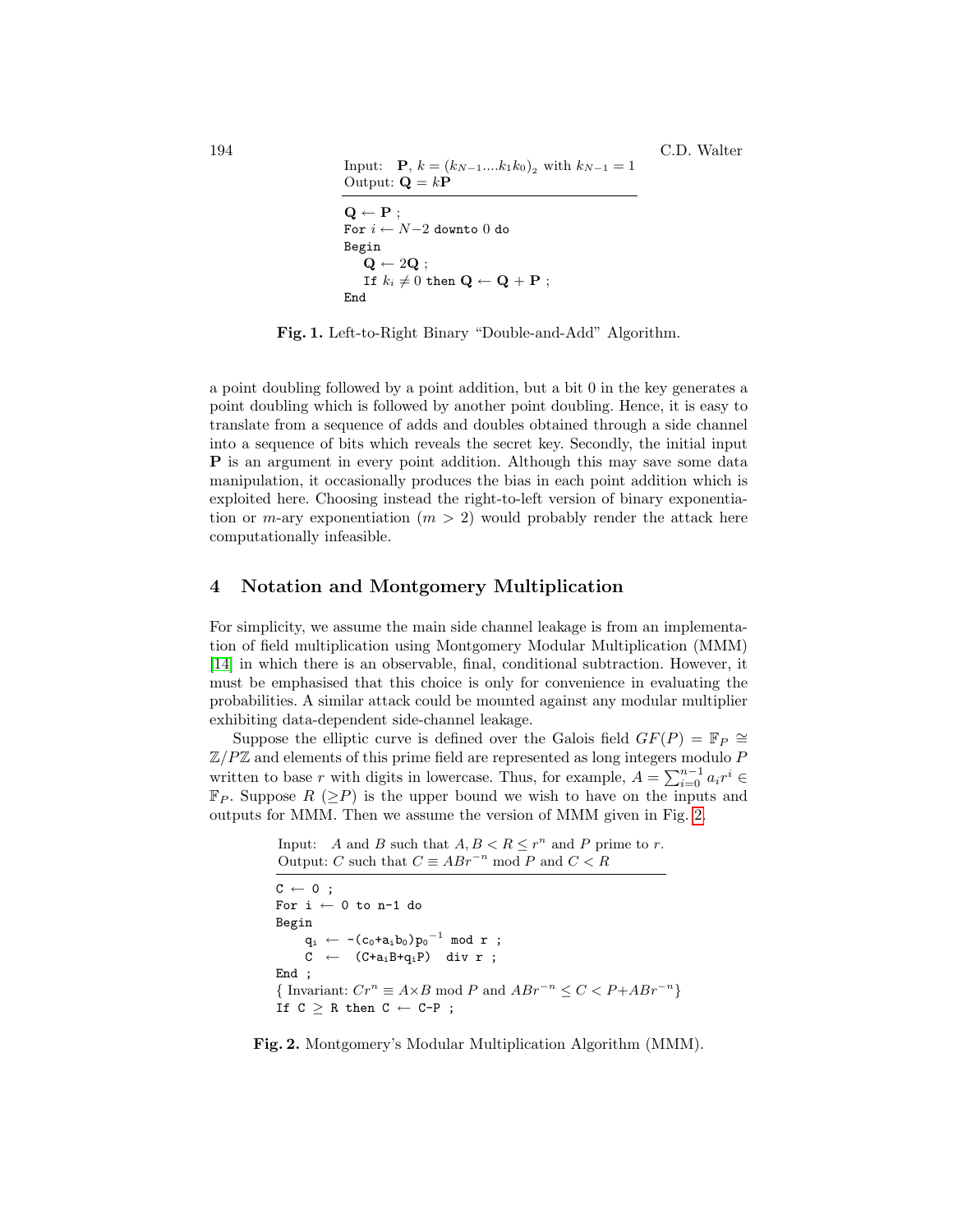Simple Power Analysis of Unified Code 195

The invariant after the loop is easy to establish, and, if desired, the digits  $q_i$  could be formed into a quotient  $Q$  giving the multiple of  $P$  which has been subtracted. The post-condition  $C < R$  then holds providing n and R satisfy the right properties, namely that the maximum possible value for  $C$  is less than  $R+P$ , i.e.  $P+R^2r^{-n} \leq R+P$ , which is just the stated pre-condition  $R \leq r^n$ . This post-condition enables output from one execution of MMM to be fed into another instance of it.

The usual values for R to take are  $r^n$  or P. The former gives a cheap test in the conditional statement, whereas the latter yields the least non-negative residue as output. Decreasing  $R$  or increasing  $n$  reduces the frequency of the final subtraction and so reduces the leakage from the timing side channel. In fact, the subtraction ceases to occur if  $P + R^2 r^{-n} \leq R$ , i.e. if  $P \leq R(1 - R r^{-n})$ [\[18\]](#page-13-11). As this requires  $P < R < r^n$ , we would take R as a power of 2 to make the condition easy to evaluate – say  $R = \frac{1}{2}r^n$  – and demand that n be large enough  $-\text{ say } P < \frac{1}{4}r^n$ . Indeed, this choice for R permits the maximum possible value of  $P$  to give no final subtraction for a given  $n$ . Hence, for a given maximum value of  $P$ , it is possible to deduce values for  $n$  and  $R$  which will always prevent the final subtraction occurring.

Where side channel attacks are possible, the final, conditional subtraction should be protected from timing variation by performing the subtraction in all cases if it can occur at all and then selecting the new or old value of C as appropriate. Eliminating the need for the final subtraction may lead to less side channel leakage, but an extra loop iteration may be the result of choosing  $n$ sufficiently large for this to happen.

Because, unlike RSA, the ECC-related equations [\(2\)](#page-2-1) involve field additions or subtractions between some field multiplications, here it is most convenient to take  $R = P$ . Then, as noted, the final subtraction will occur occasionally. Observe from the post-loop invariant that its occurrence is independent of the order of inputs. So changing the input order is not a counter-measure to any attack on the final subtraction.

### 5 The Probability of a Conditional Subtraction

To estimate the probability of the extra subtraction of  $P$  in MMM, observe that P is large and so one can switch from discrete to continuous methods. For all practical purposes, inputs to MMM are uniformly distributed modulo P. Thus, if the random variable X represents a typical input to MMM, its probability density function f is given by  $f(x) = P^{-1}$  on the interval  $[0, P]$ , and  $f(x) = 0$  otherwise. Furthermore, outputs are also effectively uniformly distributed modulo P. So the probability of the extra subtraction for random inputs can be deduced from the invariant formula after the loop in MMM [\[18\]](#page-13-11). Derivations of this probability are given in  $[16,17,19]$  $[16,17,19]$  $[16,17,19]$  for various contexts<sup>[2](#page-4-0)</sup>. In

<span id="page-4-0"></span><sup>&</sup>lt;sup>2</sup> Taking  $R$  equal to a power of 2 leads to some interesting non-uniform distributions which are illustrated graphically in [\[17\]](#page-13-13).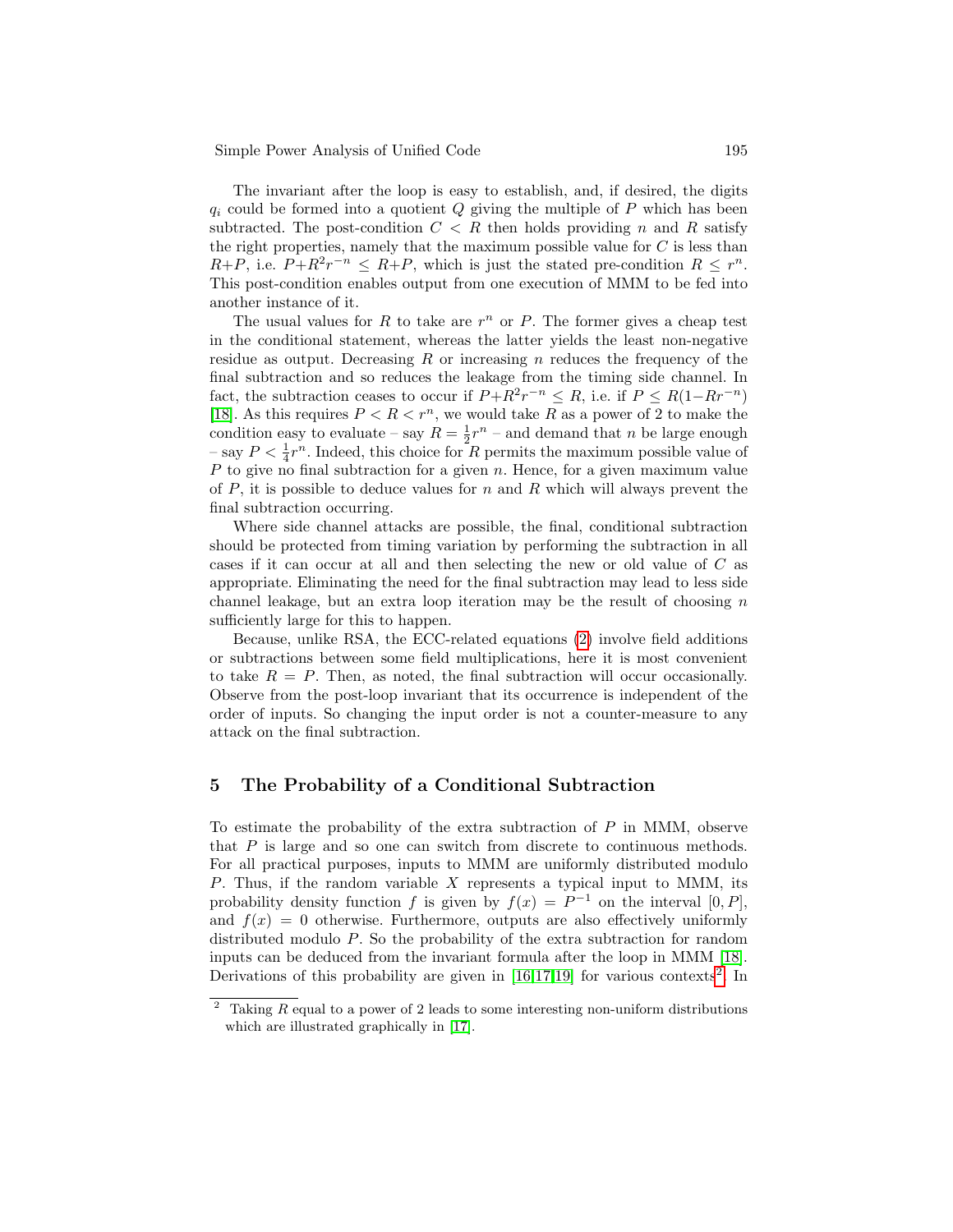the case of squaring X, the probability is  $p_S = prob(X^2r^{-n} + Z > P)$  where Z is uniform on  $[0, P]$ . Hence

<span id="page-5-2"></span>
$$
p_S = \int_0^P P^{-1} f(x) x^2 r^{-n} dx = \frac{1}{3} P r^{-n}
$$
 (3)

In the case of multiplying two independent, random residues  $X$  and  $Y$ , the probability of the conditional subtraction is  $p_M = prob(XYr^{-n}+Z > P)$  for equi-distributed Z, namely

<span id="page-5-1"></span>
$$
p_M = \int_0^P \int_0^P P^{-1} f(x) f(y) x y r^{-n} dy dx = \frac{1}{4} P r^{-n}
$$
 (4)

However, for the standard exponentiation algorithm of Fig. [1,](#page-3-0) the point doublings require field multiplications by a fixed constant, namely a coordinate of the initial (plaintext) point **P**. If  $p<sub>C</sub>$  is the probability of the final subtraction when multiplying a random input X by a constant C, then  $p_C = prob(CXr^{-n}+Z>P)$ so that

<span id="page-5-0"></span>
$$
p_C = \int_0^P P^{-1} f(x) C x r^{-n} dx = \frac{1}{2} C r^{-n}
$$
 (5)

The different coefficients of  $r^{-n}$  in these three equations enable the different operations to be distinguished by their subtraction frequencies when a number of exponentiations occur with the same secret key  $k$  [\[19](#page-13-14)[,16\]](#page-13-12). Here cases will be selected where C has the most extreme values in order to force final subtraction behaviour that proves two products have different inputs.

#### 6 Side Channel Leakage

In addition to the assumptions about the algorithms used, in this instance of the attack, it is supposed that every occurrence of the conditional subtraction in MMM can be observed. With good monitoring equipment and a lack of other hardware counter-measures, successive data loading cycles can be observed and hence the operations timed, thereby enabling the occurrences to be deduced.

Previous authors have described in detail how timing and power attacks can be performed [\[10](#page-13-5)[,11,](#page-13-6)[5](#page-13-7)[,15](#page-13-9)[,6\]](#page-13-8). In fact, all we require here is a reasonable probability of determining whether or not two given instances of modular multiplication have the same pair of inputs. This might be done equally well by power or EMR analysis rather than by timing  $-$  the power consumption curves may be sufficiently characteristic of the inputs for this to be possible [\[20\]](#page-13-15). Furthermore, this property of distinguishability may occur for any modular multiplier, implying that the attack described here is not restricted only to Montgomery multipliers.

## 7 Distinguishing Doublings from Additions

To provide outline theoretical justification for the later experimental results, in this section a particular single signing or decryption is selected from a randomly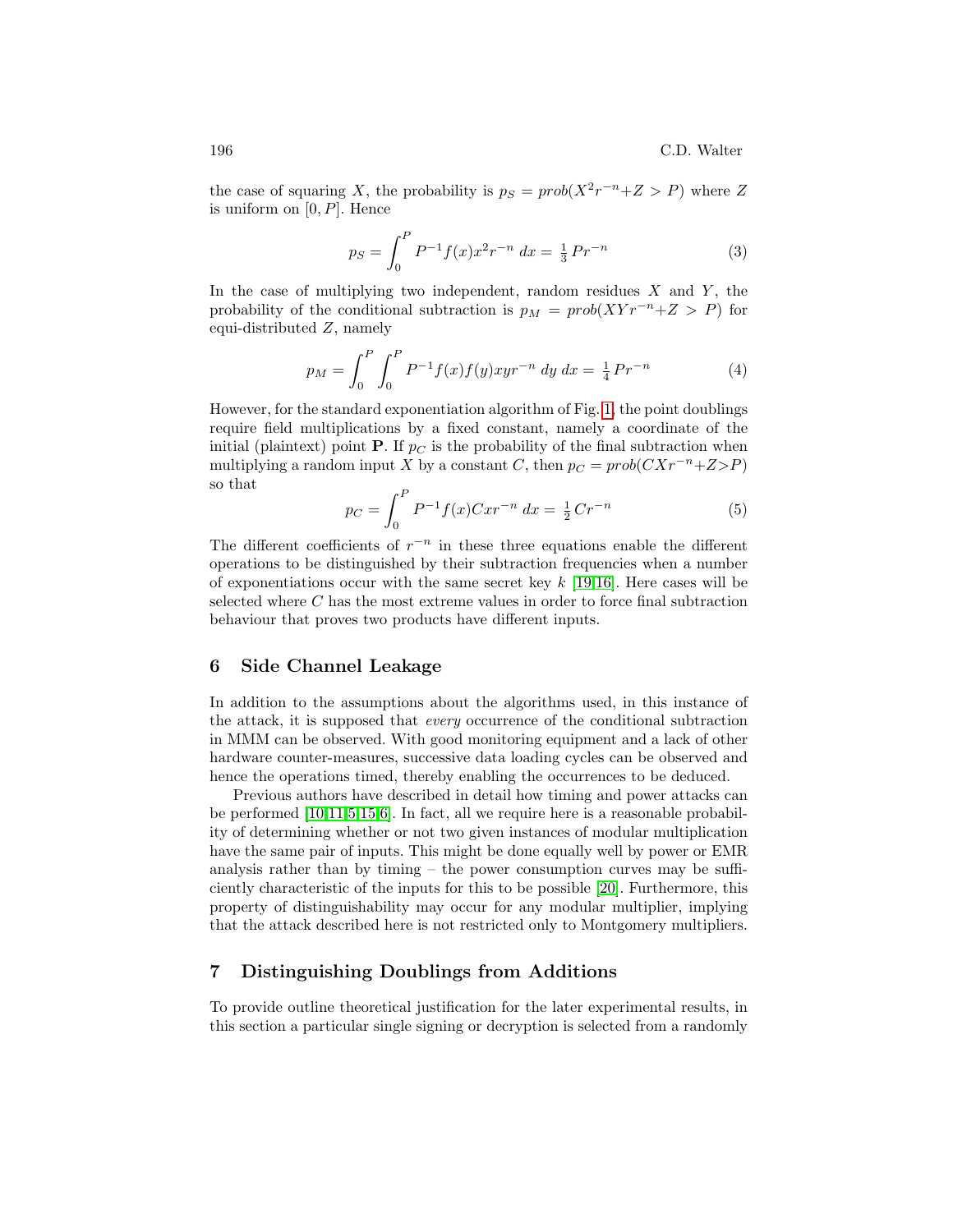generated set of samples. This selection has properties which increase the number of point operations that can be definitely determined as additions or doublings from knowledge of the conditional subtractions. Consequently, for this choice there is a reduction in the computational effort to traverse the space of possible keys and recover the key used.

Brier and Joye [\[3\]](#page-12-1) provide an algorithm for computing  $P_3 = P_1 + P_2$  by imposing a suitable ordering on equations [\(2\)](#page-2-1). In the case of the point doubling operation with  $P_1 = P_2 = (x, y, z)$ , the arithmetic of [\(2\)](#page-2-1) specialises to:

$$
u \leftarrow x * z; \quad u \leftarrow x * z; \quad t \leftarrow u + u; s \leftarrow y * z; \quad s \leftarrow y * z; \quad m \leftarrow s + s; z \leftarrow z * z; \quad f \leftarrow z * m; \quad l \leftarrow m * f; \quad g \leftarrow t * l; r \leftarrow t^2 - u^2 + a * z^2; \quad w \leftarrow r^2 - g;
$$
\n
$$
(6)
$$

Here the first two applications of MMM are identical, as are the second two. So both pairs exhibit identical behaviour with respect to the occurrence of the final conditional subtraction. It is the repeated or different behaviour within the pairs which creates the handle for an attack. If the recorded behaviour is different at these points, the curve operation must be a point addition.

From a sample of signatures or decryptions, the attacker starts by selecting the case which has the smallest number of undetermined operations. The initial, naïve way to do this is just to count the total number of operations, and subtract the number of those for which the computations of either  $u_1$  and  $s_1$ , or  $u_2$  and  $s<sub>2</sub>$ , or both, involve differences regarding the final subtraction.

Point additions involve the initial input  $P = P_1 = (x_1, y_1, z_1)$  where the natural variation in random (or randomized) coordinates means that occasionally  $x_1$  and  $y_1$  will both be small (i.e. close to 0) and  $z_1$  will be large (i.e. close to P). By equation [\(5\)](#page-5-0), this means the computations of  $u_1$  and  $s_1$  in [\(2\)](#page-2-1) will be less likely than average to include the additional subtraction, while the computations of  $u_2$ and  $s_2$  will be *more* likely than average to include the additional subtraction. For such initial P, this enhances the likelihood of different behaviour with respect to subtractions in these pairs of multiplications, thus increasing the number of point operations which can be definitely determined to be additions rather than doublings.

Such a point is used below to develop some theory<sup>[3](#page-6-0)</sup>. But, in fact, with the selection criterion above and others developed later, the attacker is actually likely to choose a case which is *much* more amenable to an attack than that where  $\bf{P}$ has such extreme coordinates.

<span id="page-6-0"></span><sup>3</sup> A case with small  $x_1$ , small  $y_1$  and large  $z_1$  is almost always obtained by choosing the side channel trace which maximises the average number  $\sigma$  of differences per operation:

$$
\sigma = \frac{\sum_{\text{op}} \{\delta_{\text{op}}(u_1, u_2) + \delta_{\text{op}}(s_1, s_2)\}}{\text{\#operations}}
$$

where  $\delta_{op}(x_1, x_2)$  is 1 or 0 depending on whether or not the products  $x_1$  and  $x_2$  differ with respect to the occurrence of a final subtraction in operation  $op$  of a complete point multiplication.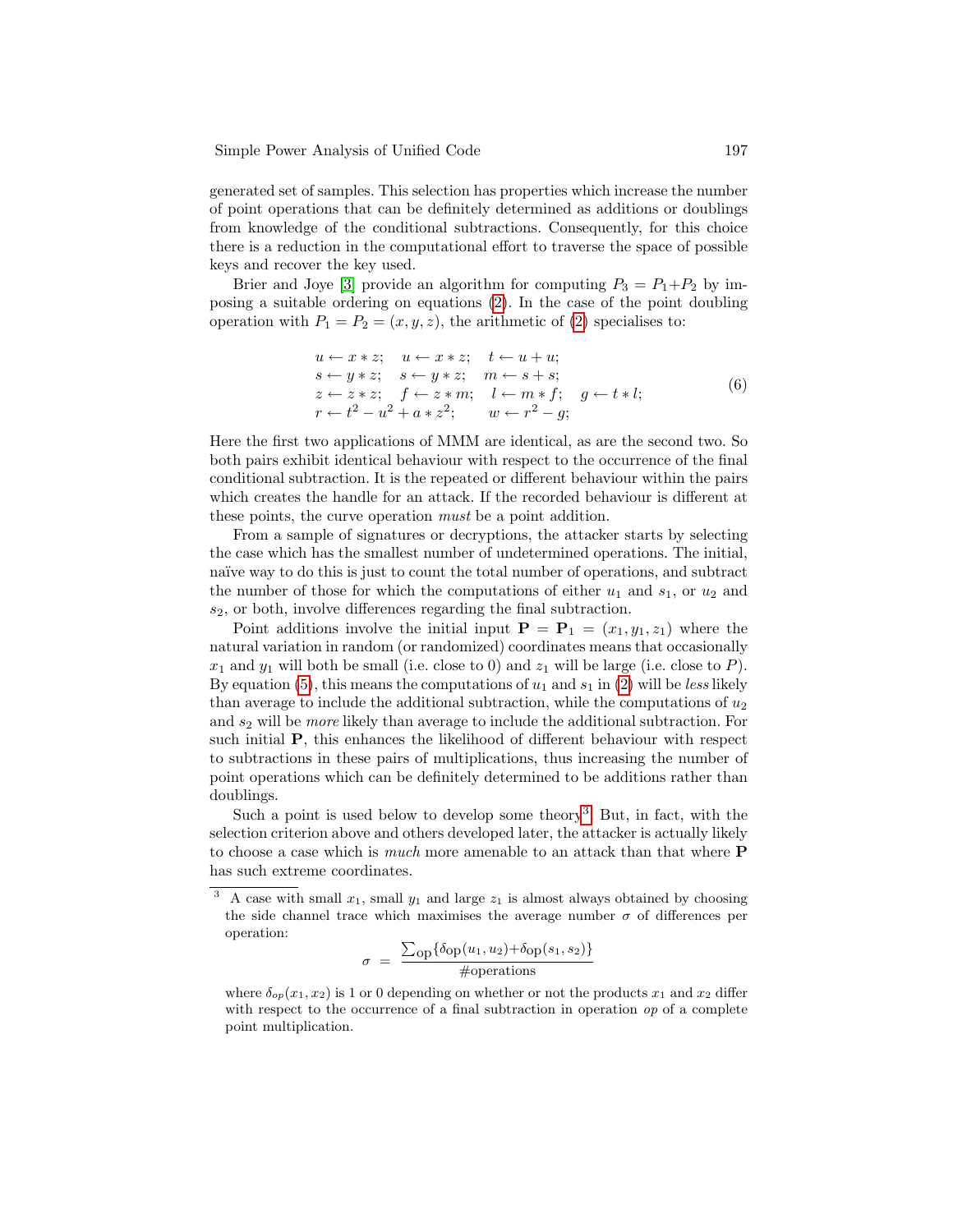Suppose the sample size is 512. This is a reasonably practical number of samples to obtain. In one eighth of cases,  $x_1$  will lie in the interval  $[0, \frac{1}{8}P]$  and have an average value of  $\frac{1}{16}P$ . So, from  $512 = 8^3$  cases we can expect one instance where the initial input is

<span id="page-7-1"></span>
$$
\mathbf{P}_0 \approx \left( \frac{1}{16} P, \frac{1}{16} P, \frac{15}{16} P \right) \tag{7}
$$

 $\mathbf{P}_0$  is always an input, say  $\mathbf{P}_1$ , to each point addition. It is constant over the set of all point additions of the associated signing or decryption. The other input,  $P_2$ , for these point additions is, for all practical purposes, a point with random coordinates. Hence [\(5\)](#page-5-0) is the formula to apply.

For each of the example EC-DSA curves [\[2\]](#page-12-3) over a field of odd characteristic P, the field order is a generalized Mersenne prime. For example, P-192 uses  $P = 2^{192} - 2^{64} - 1$ . Consequently, P is very close to a large power of 2 and, in MMM,  $r^n$  will certainly be taken equal to that power of 2 (except perhaps for P-521). So  $r^n = 2^{192}$  for P-192. Therefore, the ratio  $Pr^{-n}$  will be essentially 1 for most EC-DSA curves used in practice.

Using P<sub>0</sub> and this value for  $Pr^{-n}$  in [\(5\)](#page-5-0),  $u_1 \leftarrow x_1 \times z_2$  incurs a final subtraction with probability approximately  $p_{small} = \frac{1}{32}$ , and the same holds for the computation of  $s_1$ . Similarly,  $u_2 \leftarrow x_2 \times z_1$  incurs a final subtraction with probability approximately  $p_{large} = \frac{15}{32}$ , and the same holds for the computation of  $s_2$ . As the different inputs are independent, the probability  $p_{diff}$  of  $u_1$  incurring a subtraction but not  $u_2$ , or *vice versa*, is

$$
p_{\text{diff}} = p_{\text{small}} \times \overline{p_{\text{large}}} + \overline{p_{\text{small}}} \times p_{\text{large}} = \frac{241}{512} \approx \frac{1}{2}
$$

There is the same probability of distinguishing between  $s_1$  and  $s_2$  in this way.

As the outputs from the loop of MMM are uniformly distributed over an interval of length  $P$ , the subtractions for the four products are all independent of each other even though some share a common input. So the probability  $p_{add}$ of proving that a point addition occurs as a result of observing differences in subtractions for at least one of the pairs is<sup>[4](#page-7-0)</sup>

<span id="page-7-2"></span>
$$
p_{add} = \overline{(\overline{p_{diff}})^2} = \frac{188703}{262144} \approx \frac{3}{4}
$$
 (8)

In a similar way, one can obtain the probabilities  $p_{A00}$ ,  $p_{A02}$ ,  $p_{A20}$  and  $p_{A22}$ of a point addition displaying, respectively, no subtractions, no subtractions for two multiplications then two subtractions, two subtractions then no subtractions, and four subtractions. These are the cases where the subtractions leave it ambiguous as to whether the operation is a point addition or a point doubling. For the fixed input  $P_0$  given in [\(7\)](#page-7-1) and a random input  $P_2$ ,

<span id="page-7-3"></span>
$$
p_{A00} = \overline{p_{small}} \times \overline{p_{large}} \times \overline{p_{small}} \times \overline{p_{large}} = \frac{277729}{1048576}
$$
  
\n
$$
p_{A02} = \overline{p_{small}} \times \overline{p_{large}} \times p_{small} \times p_{large} = \frac{7905}{1048576}
$$
  
\n
$$
p_{A20} = p_{small} \times p_{large} \times \overline{p_{small}} \times \overline{p_{large}} = \frac{7905}{1048576}
$$
  
\n
$$
p_{A22} = p_{small} \times p_{large} \times p_{small} \times p_{large} = \frac{225}{1048576}
$$
  
\n(9)

<span id="page-7-0"></span><sup>4</sup> The accuracy here and later is absurd, but it should enable readers to understand and check the calculations more easily.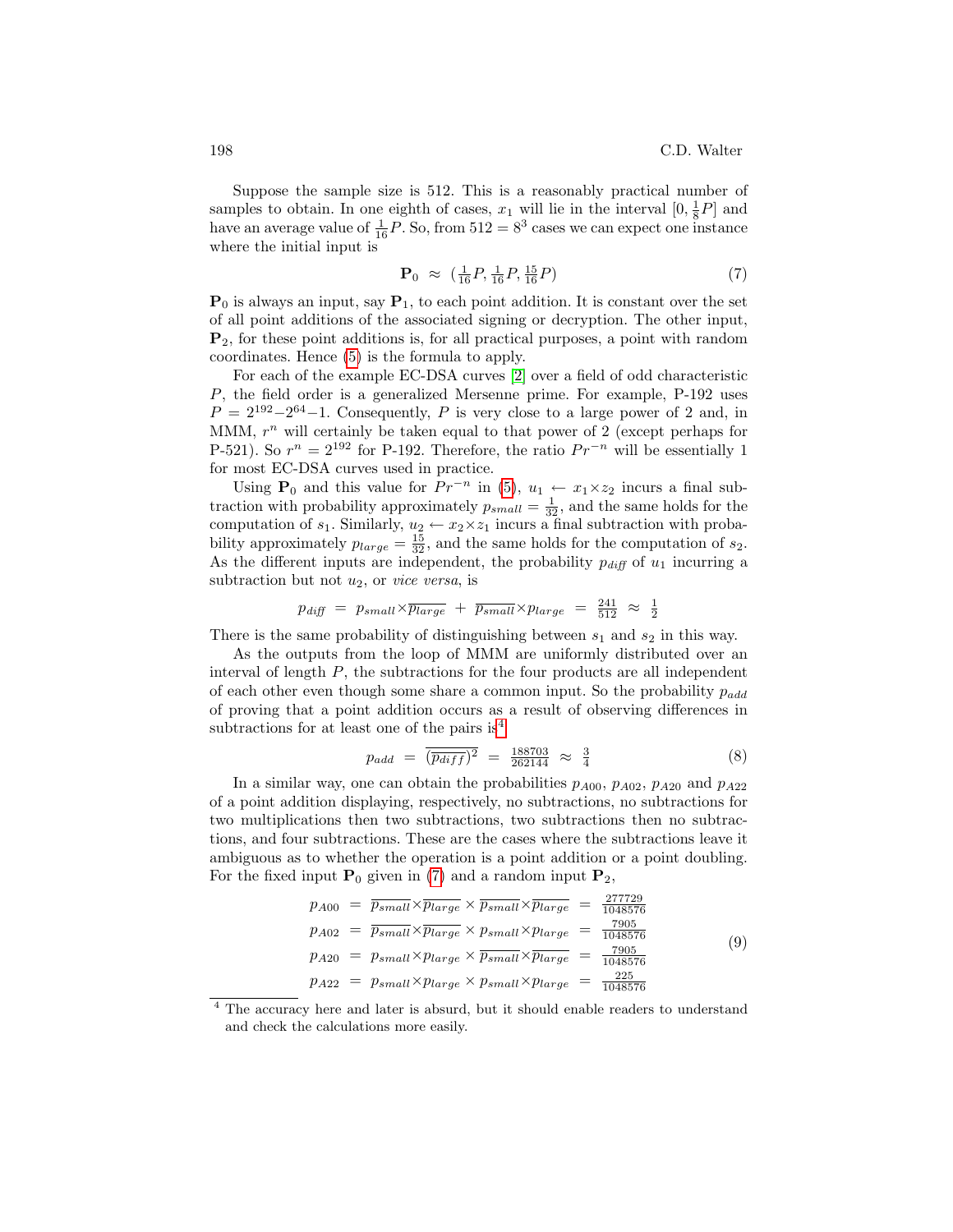In the case of a (random) doubling, the field multiplications of interest have two independent random inputs and so, by [\(4\)](#page-5-1), the corresponding probabilities are:

<span id="page-8-0"></span>
$$
p_{D00} = \overline{p_M} \times \overline{p_M} = \frac{9}{16}
$$
  
\n
$$
p_{D02} = \overline{p_M} \times p_M = \frac{3}{16}
$$
  
\n
$$
p_{D20} = p_M \times \overline{p_M} = \frac{3}{16}
$$
  
\n
$$
p_{D22} = p_M \times p_M = \frac{1}{16}
$$
\n(10)

These last probabilities sum to 1 because it is not possible for the multiplications within a pair to behave differently.

By [\(8\)](#page-7-2), about three quarters of the additions are determined immediately. On average, this leaves about  $26\frac{3}{4}$  additions unrecognised for P-192 (30 if the sample size is reduced to only 64). In fact, simulations below in Table [2](#page-11-0) show that the attacker, with a better selection criterion, has a mere  $19\frac{1}{4}$  additions unrecognised for the same sample size of 512.

For undetermined cases, the number of final subtractions can still be used to make a probabilistic decision between an add or a double. Suppose an operation is known to be a point addition with probability  $\pi_A$  and a point doubling with probability  $\pi_D = \overline{\pi_A}$ , and the subtractions do not distinguish the operation as an addition. Using the same notation as above for counting subtractions, the probabilities of a point addition in the various cases can be deduced from [\(9\)](#page-7-3) and [\(10\)](#page-8-0) as:

<span id="page-8-1"></span>
$$
p_{add|00} = \frac{\pi_A \frac{277729}{293764}}{\pi_A \frac{277729}{293764} + \pi_D \frac{9}{16}} \approx \frac{\pi_A}{\pi_A + \pi_D \frac{9}{16}}
$$
  
\n
$$
p_{add|02} = p_{add|20} = \frac{\pi_A \frac{7905}{293764}}{\pi_A \frac{293764}{293764} + \pi_D \frac{3}{16}} \approx 0
$$
  
\n
$$
p_{add|22} = \frac{\pi_A \frac{225}{293764}}{\pi_A \frac{225}{293764} + \pi_D \frac{1}{16}} \approx 0
$$
\n(11)

Consequently, no subtractions are most likely in such a situation, and the bias to one or other depends on the context, such as neighbouring operations, which might influence the value of  $\pi_A$ . In the unlikely event of two or four subtractions, the attacker would be unfortunate if more than one or two such operations were not doublings: on average he expects only  $26\frac{3}{4} \times \frac{7905+7905+225}{277729+7905+7905+225} \approx \frac{3}{2}$  such operations for P-192.

### 8 Reconstructing the Secret Key

This section covers both the deduction of unclear key bits from the overall structure of the point operations, and a search of the subspace of keys which are consistent with that structure and with previously determined operations.

Again, for this section, numerical examples apply to the standard P-192 curve defined in FIPS 186-2 [\[2\]](#page-12-3) for EC-DSA. This has the advantage of a short key length. The methods apply in exactly the same way to other curves, but it will become evident that larger fields require more computational effort.

From Fig. [1,](#page-3-0) the structure of point operations during signing or decryption can be viewed as a string S over the alphabet  $\{A, D\}$  in which the first character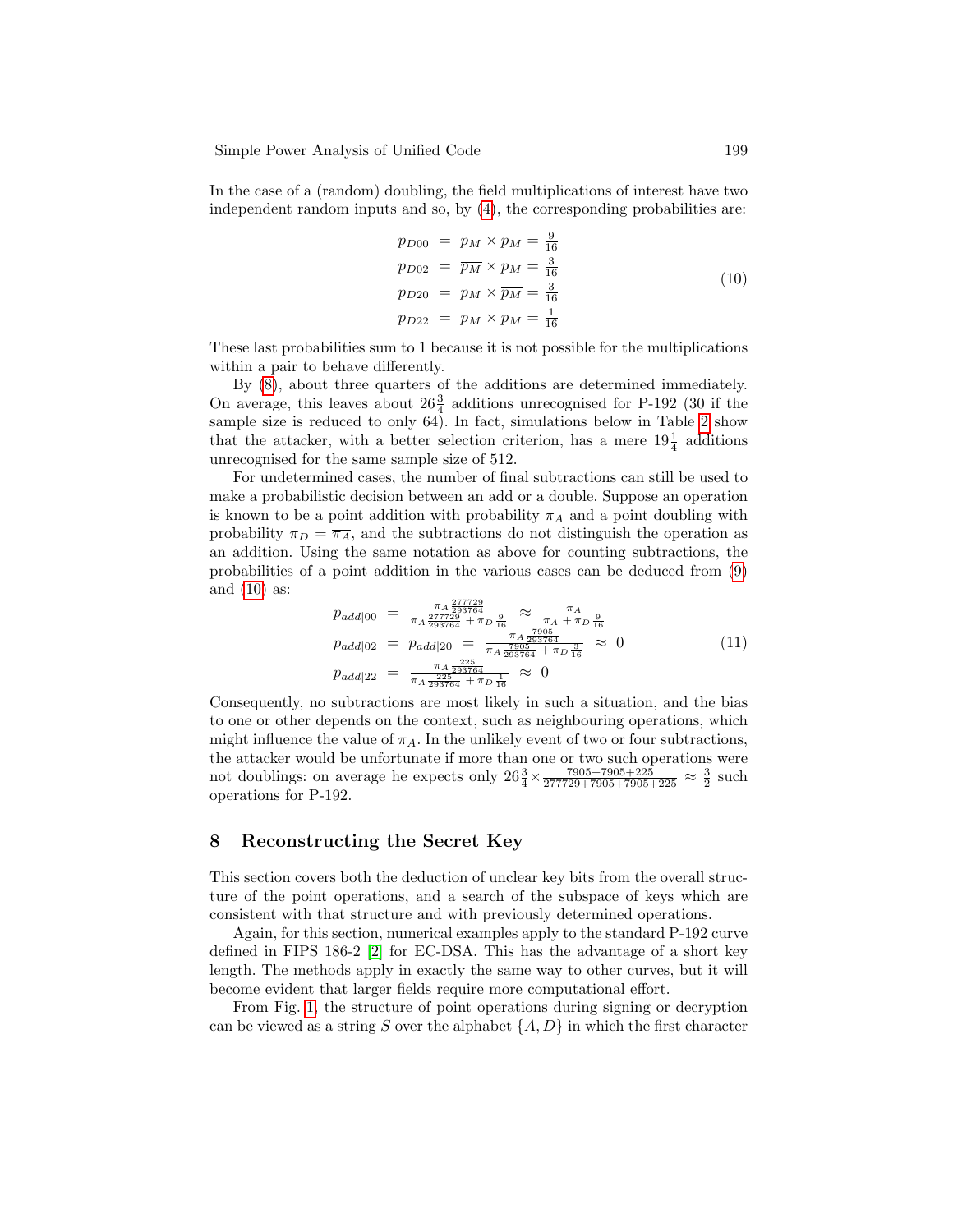of S is 'D' (a double), each 'A' (an add) is preceded by a 'D', and there are a known, fixed number of occurrences of 'D', namely  $N-1$  where N is the number of bits in the key k. On average, there will be  $\frac{1}{2}(N-1)$  'A's, but for each case this can be established exactly by taking the total number of operations (the length of  $S$ ) and subtracting the number of doublings.

By  $(8)$ , a substantial number of the 'A's are known. Each known 'A' deter-mines its neighbours as 'D' on either side (see Table [1\)](#page-10-0). Some occurrences of  $D'$  are determined by two 'A's. The probability of this for an interior 'D' is  $(\frac{1}{2}p_{add})^2$ . Neglecting differences caused by end conditions (such as the last 'A' is, or is not, followed by a 'D' and the initial 'D' is known), the total number of determined operations is, on average, about

<span id="page-9-0"></span>
$$
\frac{3}{2}(N-1)p_{add} - (N-2)(\frac{1}{2}p_{add})^2\tag{12}
$$

For the on-going P-192 example, about  $68\frac{3}{4}$  additions are determined from the subtractions and so, by [\(12\)](#page-9-0), around 181.6 operations in total. This leaves about  $26\frac{3}{4}$  'A's to allocate among approximately  $286.5-181.6 = 104.9$  unknown positions – approximately  $\binom{104.9}{26.75} \approx 2^{82}$  choices. However, these choices cannot be made freely.

Two thirds of the string  $S$  is accurately determined as above. This leaves a number of short substrings to be guessed. These are restricted to patterns which do not have consecutive  $A$ 's. For our parameter choices, the number of these substrings decreases exponentially with their length. So, most frequently, the unknown substrings are of length 1. They can be either 'A' or 'D'. Each possibility can occur. However, substrings of length 2 are constrained to 'AD', 'DA' or 'DD', and those of length 3 to only 'ADA', 'ADD', 'DAD', 'DDA' or 'DDD'. So only  $\frac{3}{4}$  of choices are possible for length 2 substrings, only  $\frac{5}{8}$  for length 3, and one half or less for longer substrings. (The numerators go up in a Fibonacci sequence: 2, 3, 5, 8, 13,...; and the denominators in powers of two.)

In the P-192 example, about 7 substrings of length 2 occur, 4 of length 3, and 7 of longer lengths. So fewer than  $(\frac{3}{4})^7(\frac{5}{8})^4(\frac{1}{2})^7$  of the  $2^{82}$  choices, and, more precisely, only roughly one in  $2^{15.6}$ , satisfies the constraint of preceding each 'A' by a 'D' (see Table [2\)](#page-11-0). The search space is therefore reduced to under  $2^{67}$ .

In allocating the 'A's, we can also note that 'D' is much more likely in some cases, and 'A' perhaps in others. For example, by [\(10\)](#page-8-0),  $\frac{7}{16}$  of doubles will exhibit 2 or 4 subtractions, but, by [\(11\)](#page-8-1), very few operations with this behaviour could be additions. In the example, about  $\frac{7}{16}(191-(2\times68\frac{3}{4}-24.6)) \approx 34$  doubles can be so identified with high probability and on average it is only necessary to try up to 2 of them as doubles. Thus, in estimating the computational effort, the  $\binom{104}{26.75}$  can be replaced by  $\binom{34}{2}\binom{70}{24.75} \approx 2^{71}$ . With the substring constraints, this now reduces the search space to below  $2^{56}$ .

Suppose each key in the search space is checked by applying it once in a point multiplication – some  $286.5$  point operations, each containing 18 field multiplications. With 32-bit arithmetic, MMM requires  $6 \times (1+6 \times 2) = 78$  native machine multiplications. Thus, about  $2^{19}$  MULs are required per key, giving a time complexity of  $O(2^{75})$  machine multiplications to break one member of the sample of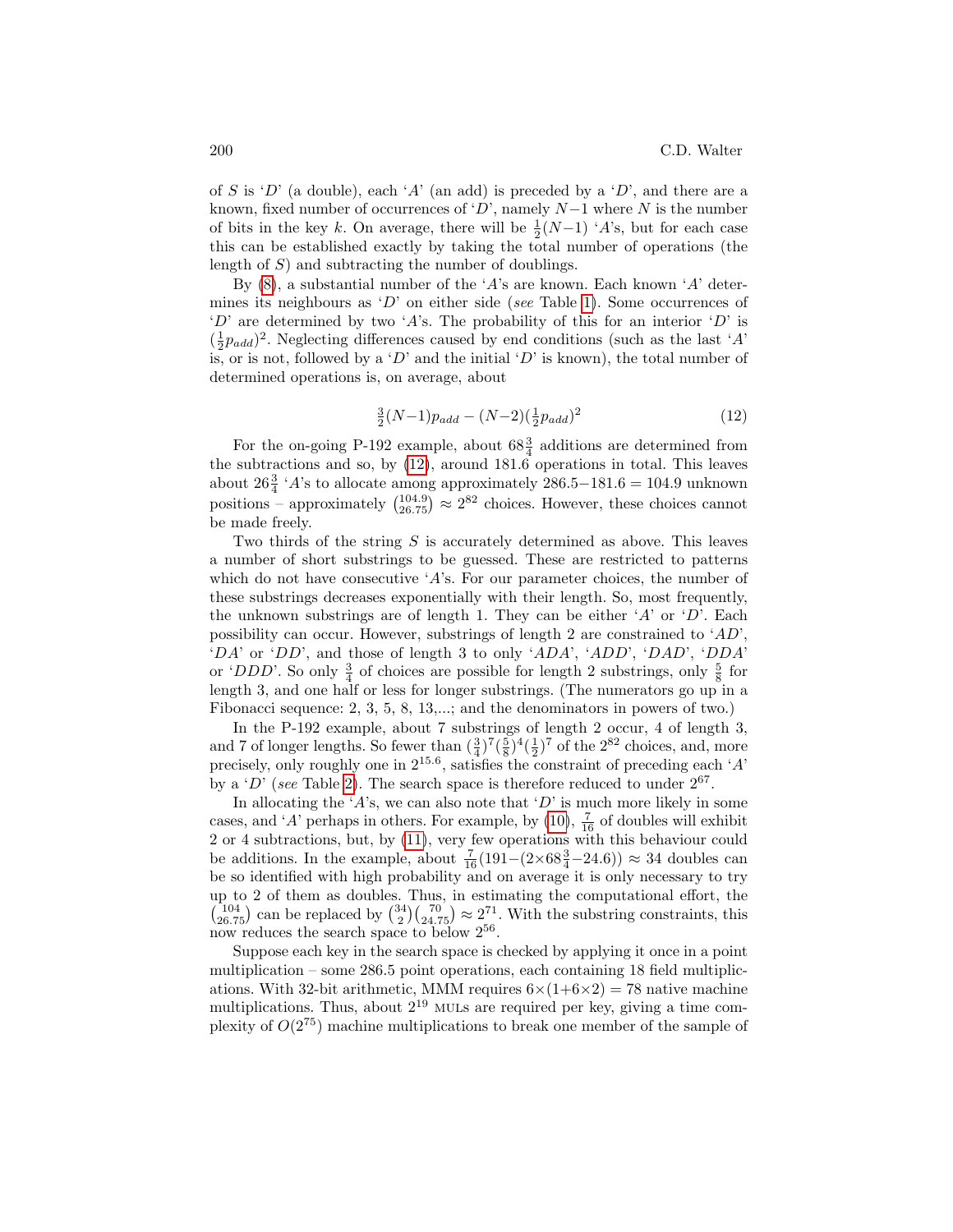Simple Power Analysis of Unified Code 201

512 P-192 signings/decryptions. This is probably not yet computationally feasibility at  $O(2^{18})$  Pentium<sup>®</sup> IV years, although it could be distributed easily over a number of machines. However, ...

## 9 Worked Examples

This section provides more detail for a typical P-192 attack and assesses the impact of changing various parameters. In particular, the attacker invariably chooses very much better examples than those of the previous section, showing that the attack is, in fact, already feasible. Sequences of conditional subtractions were simulated using equations  $(3)$ – $(5)$  and continuous mathematics on randomly generated keys  $k$  and inputs  $P$ . Different sized samples were generated and one member selected to:

minimize the number of point operations which were not distinguishable as additions by virtue of the conditional subtractions, nor distinguishable as doublings by adjacency to a known addition.

Table [1](#page-10-0) shows the initial few bits, point operations, conditional subtractions and deductions for a typical example selected using this criterion. There is one column for each point add (A) or double (D). The penultimate row records differences (marked Y) within the first or the second pair of subtractions. These are all adds and the final row extends this to include the doubles on either side of a known add. The attacker computes this for each signature, and chooses the one with the fewest unknowns (marked  $\ast$ ) in the last line.

| Key                    |     |  |         |         |  |  |      |  |  |       |  |  |   |
|------------------------|-----|--|---------|---------|--|--|------|--|--|-------|--|--|---|
| Pt $Opn$               |     |  |         |         |  |  |      |  |  |       |  |  |   |
| $u_1$ sub <sup>n</sup> |     |  |         |         |  |  |      |  |  |       |  |  |   |
| $u_2$ sub <sup>n</sup> |     |  |         |         |  |  |      |  |  |       |  |  |   |
| $s_1$ sub <sup>n</sup> |     |  |         |         |  |  |      |  |  |       |  |  |   |
| $s_2$ sub <sup>n</sup> |     |  |         |         |  |  |      |  |  |       |  |  |   |
| Diff <sup>nce</sup>    | Y Y |  | Y Y Y Y | Y Y YYY |  |  | YYYY |  |  | Y Y Y |  |  | Y |
| Known                  |     |  |         |         |  |  |      |  |  |       |  |  |   |

#### <span id="page-10-0"></span>Table 1. Example Deductions of Operation Types

Table [2](#page-11-0) shows how the average number of undetermined operations in the selected sequence varies according to the sample size from which it is taken. The most significant benefit from larger samples is the decrease in the total number of indeterminate operations. The undetermined point additions,  $\alpha$  in number, must be chosen from the undetermined operations,  $\tau$  in number. The number of such combinations is given lower in the table. The longer substrings of unknown operations have more pattern restrictions. The average factor by which this cuts the search space is given in the penultimate line, and the last line presents the resultant overall order of the search space. The computational effort is this multiplied by the work involved in verifying a single key.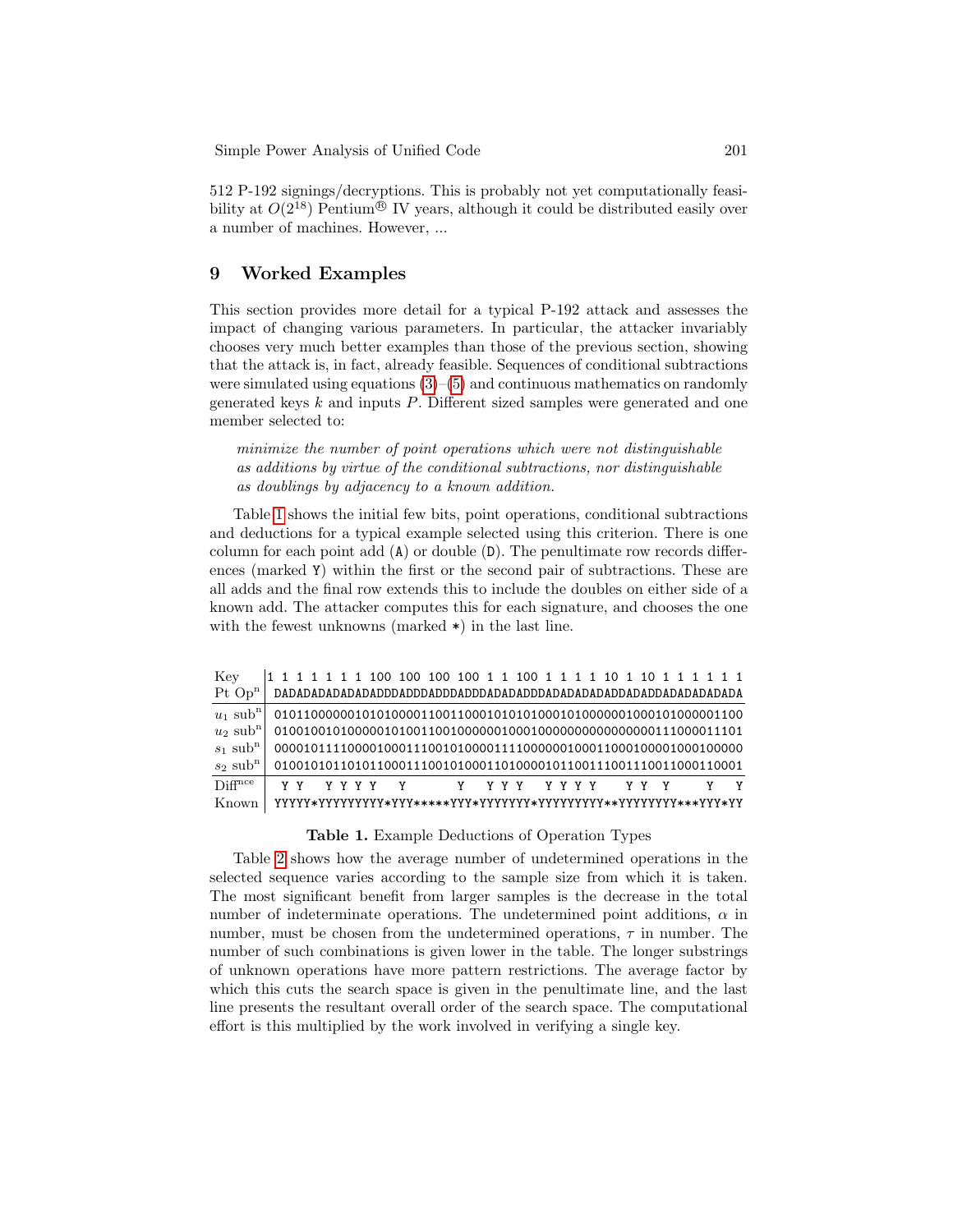#### 202 C.D. Walter

| $P-192$<br>Sample Size              | 32       | 64         | 128        | 256        | 512        | 1024       |
|-------------------------------------|----------|------------|------------|------------|------------|------------|
| Total Ops                           | 292.5    | 293.7      | 294.8      | 295.9      | 296.9      | 297.9      |
| Unknown Ops $(\tau)$                | 54.4     | 49.2       | 44.4       | 40.0       | 36.2       | 32.7       |
| Unknown Adds $(\alpha)$             | 22.4     | 21.4       | 20.4       | 19.9       | 19.2       | 18.7       |
| Unknown 1-strings                   | 11.2     | 11.5       | 11.7       | 11.7       | 11.9       | 12.2       |
| Unknown 2-strings                   | 7.1      | 7.1        | 7.1        | 7.2        | 7.2        | 7.0        |
| Unknown 3-strings                   | 4.6      | 4.5        | 4.5        | 4.5        | 4.4        | 4.1        |
| Unknown 4-strings                   | 3.0      | 2.9        | 2.8        | 2.7        | 2.6        | 2.6        |
| Unknown 5-strings                   | 1.9      | 1.8        | 1.8        | 1.7        | 1.6        | 1.4        |
| Longer unknown strings              | 3.5      | 3.1        | 2.8        | 2.6        | 2.4        | 2.4        |
| Combinations $\binom{\tau}{\alpha}$ | $2^{50}$ | 245.5      | $2^{41.1}$ | $2^{37.0}$ | $2^{33.2}$ | $2^{29.4}$ |
| Substring restrictions              | $2^{19}$ | $2^{18}$   | $2^{17}$   | $2^{16.2}$ | $2^{15.6}$ | $2^{15.0}$ |
| Search Space Order                  | $2^{31}$ | $2^{27.5}$ | $2^{24.1}$ | 20.8       | $2^{17.6}$ | $2^{14.4}$ |

<span id="page-11-0"></span>Table 2. Average Numbers of Operations in the selected Point Multiplication.

The figures make it clear that the criterion just given for selecting the side channel trace is hugely more powerful than if an extremal initial point P were used. For the sample size of 512, there is a reduction in workload by a factor of  $2^{38}$ . This means that the computational effort is reduced to  $O(2^{36.6})$  native multiplications, i.e. about a minute on a Pentium IV processor running at  $2^{32}$ cycles per second. This is certainly feasible for any back street attacker with access to suitable monitoring equipment, not just for government organisations. Indeed, less than a week of computing reveals 1 in 32 keys.

The table also shows that twice as many keys can be extracted from a given sample for about 10 times the effort – the easiest keys are found first, after which they become steadily more difficult to find.

| Key Length                          | 192        | 224        | 256        | 384        | 521        |
|-------------------------------------|------------|------------|------------|------------|------------|
| Total Ops                           | 296.9      | 345.7      | 394.2      | 588.4      | 795.7      |
| Unknown Ops $(\tau)$                | 36.2       | 45.9       | 55.7       | 96.3       | 141.6      |
| Unknown Adds $(\alpha)$             | 19.2       | 23.0       | 26.6       | 41.5       | 57.9       |
| Combinations $\binom{\tau}{\alpha}$ | $2^{33.2}$ | $2^{42.8}$ | $2^{52.4}$ | 291.4      | 2134.3     |
| Substring restrictions              | 215.6      | $2^{18.8}$ | 22.0       | 235.4      | $2^{50.1}$ |
| Search Space Order                  | $2^{17.6}$ | 24.0       | $2^{30.4}$ | $2^{56.0}$ | $2^{84.2}$ |

<span id="page-11-1"></span>Table 3. Search Space Sizes for Different Key Lengths (Sample of 512).

Finally, in Table [3](#page-11-1) a comparison is made of the search spaces for the other recommended EC-DSA curve sizes<sup>[5](#page-11-2)</sup>. It would appear that it is still computationally feasible to attack some keys over fields as large as that of P-256.

<span id="page-11-2"></span> $5$  Here  $Pr^{-n}$  is assumed to be essentially 1. However, 521-bit numbers cannot be partitioned into words of equal length without loss. So, for P-521,  $Pr^{-n}$  may not be close to 1. This would result in many fewer final subtractions and so more unknown operations than tabulated.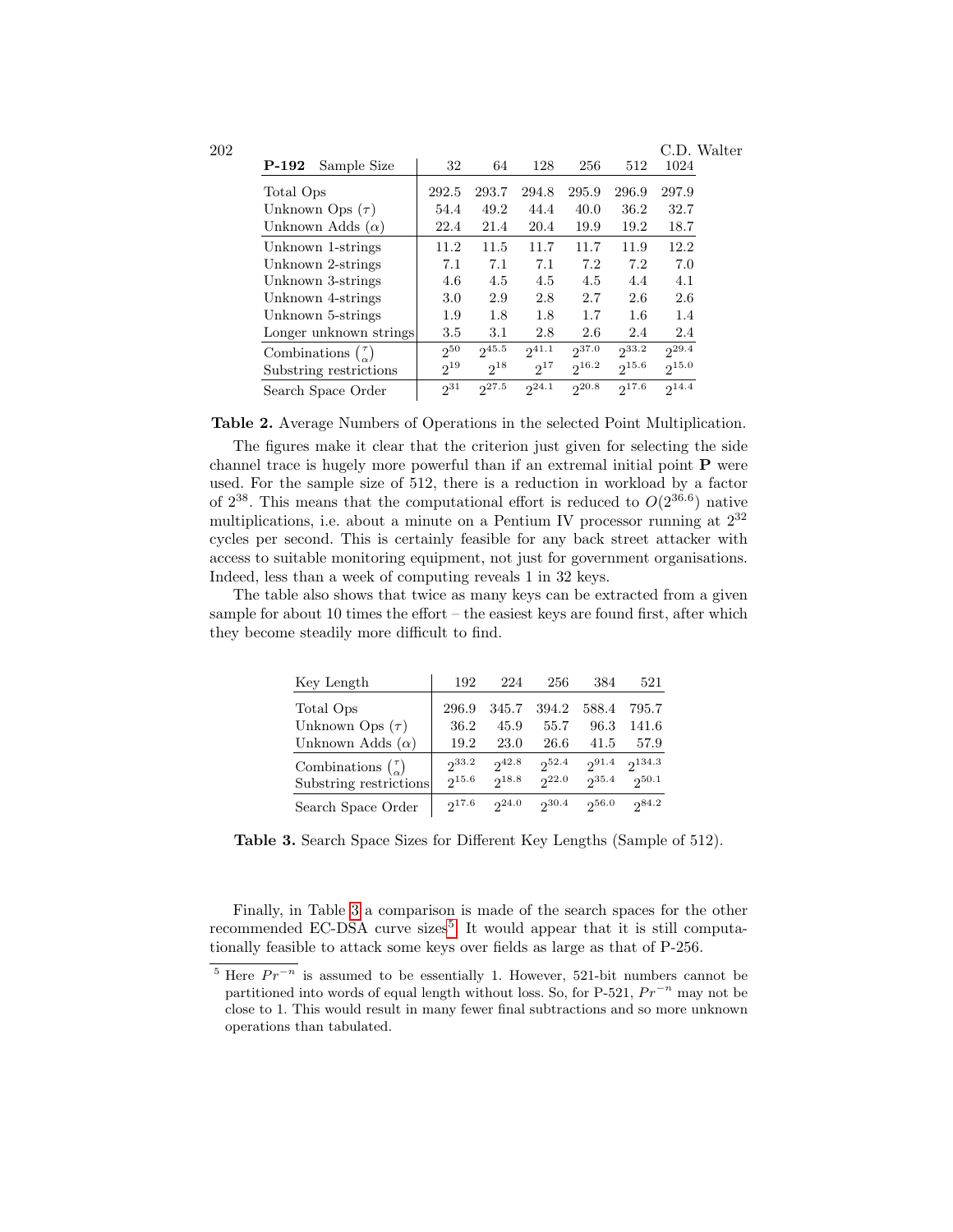### 10 Conclusion

The clear conclusion is that, on its own, unified code for point operations provides insufficient security in some standard implementations of ECC which employ arithmetic hardware that is subject to side channel leakage. In particular, we demonstrated the feasibility of attacking hardware that uses a time-varying implementation of Montgomery modular multiplication with the Brier-Joye formulae for point addition [\[3\]](#page-12-1).

Several easy counter-measures would defeat the attack. For example, it should be possible to re-code the point evaluation to avoid repeated field operations when a doubling occurs. The formulae of [\[7\]](#page-13-2) and [\[8\]](#page-13-3) avoid the problem, but have field squares precisely when a doubling occurs – leaky hardware might still reveal this. Alternatively, picking any other exponentiation algorithm than the standard binary one may reduce or entirely eliminate the bias given in some decryptions as a result of re-using an extremal input in every point addition. Thus, using m-ary exponentiation with  $m > 2$  would reduce the frequency of weak cases as well as introducing ambiguities about which point addition is being performed. Certainly, using a more leak-resistant multiplier would improve matters.

However, the three standard counter-measures listed by Coron [\[4\]](#page-12-2) are insufficient here; they may make no difference or even make the attack more feasible. Key blinding only helps if more than one decryption is required for key recovery. Only one decryption was used here, but if side channel leakage is weak then several decryptions with the same key could help to distinguish additions from doublings with enough certainty for it to be computationally feasible to search the key space. So this counter-measure might ameliorate the situation, although not solve it. Message blinding only helps against chosen ciphertext attacks, but that was not required here. Indeed, the third counter-measure of randomizing the input point coordinates may help the attack to succeed by guaranteeing a uniform distribution of coordinate values which will contain the necessary examples of attackable extremal points.

Previously it was uncertain that time variation was a serious threat except when unblinded keys were used at least several hundred times in an embedded cryptographic device [\[19\]](#page-13-14). Now it is clear that constant time modular multiplication is essential for security even when secret keys are always blinded.

### References

- <span id="page-12-0"></span>1. Portable data carrier including a microprocessor, Patent no. 4211919 (Abstract), US Patent and Trademark Office, July 8, 1980.
- <span id="page-12-3"></span>2. Digital Signature Standard (DSS), FIPS PUB 186-2 (Appendix 6), U.S. National Institute of Standards and Technology, 27 Jan 2000.
- <span id="page-12-1"></span>3. E. Brier & M. Joye, Weierstraß Elliptic Curves and Side-Channel Attacks, Public Key Cryptography (Proc. PKC 2002), D. Naccache & P. Paillier (editors), LNCS 2274, Springer-Verlag, 2002, pp. 335–345.
- <span id="page-12-2"></span>4. J.-S. Coron, Resistance against Differential Power Analysis for Elliptic Curve Cryptosystems, Cryptographic Hardware and Embedded Systems (Proc. CHES 99), C. Paar & Ç. Koç (editors), LNCS 1717, Springer-Verlag, 1999, pp. 292–302.